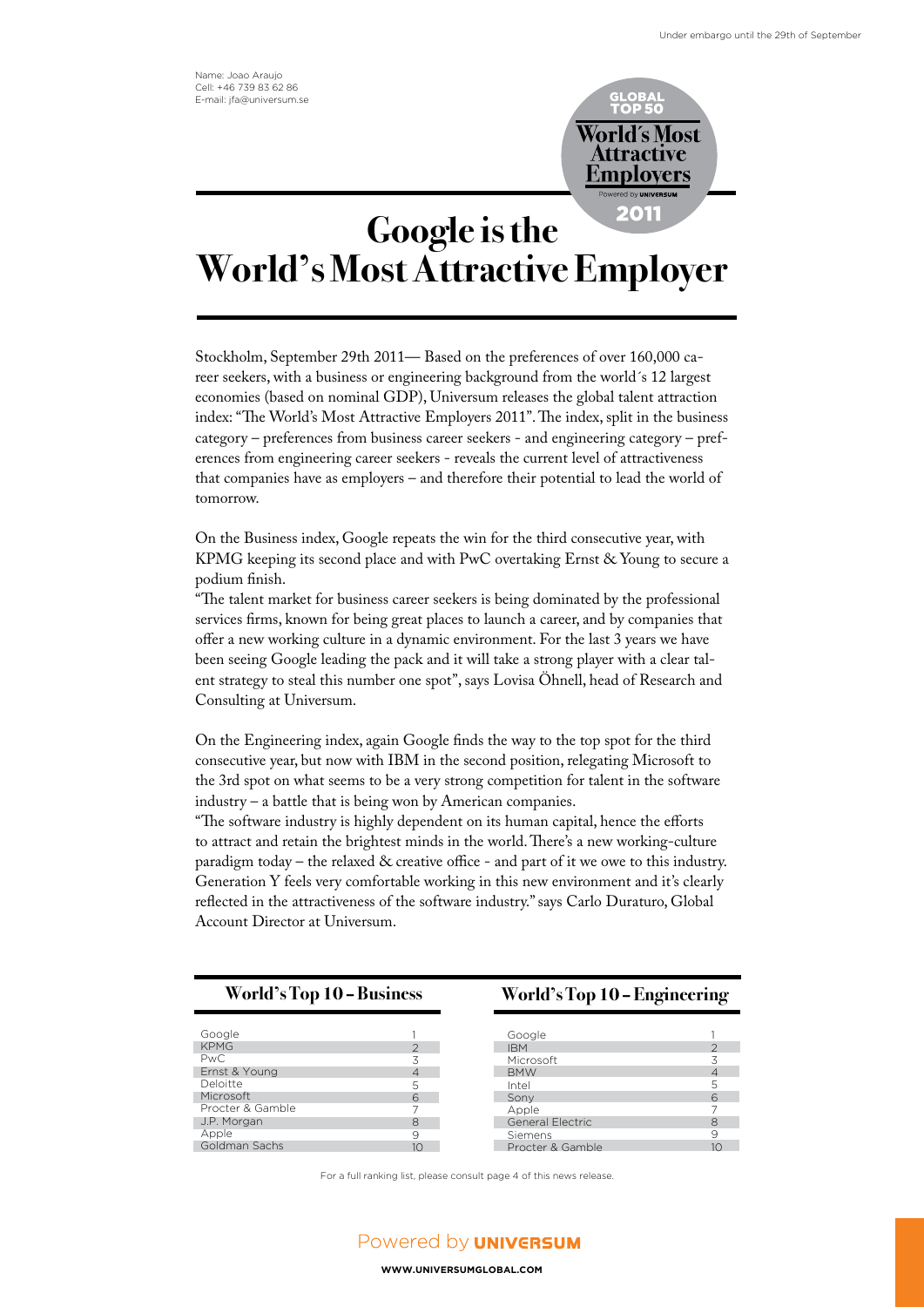

## **The index reveals some dramatic trends**

#### **1. American Multinationals have a competitive advantage**

American multinationals are still dominating both rankings with 28 companies from the Business index headquartered in the US (a rise from 24 in 2010); and with 26 in the Engineering index (also a rise from 24 in 2010). Germany is the second most represented country with six companies in the Business index and eight in the Engineering index. The podium in the Business index is completed by The Netherlands and Switzerland with three companies each and by The Netherlands with three in the Engineering index.

"The power of the German, Swiss and Dutch industry is visible not only by the global market share that they have conquered but also in the high-quality talent they are able to attract. In fact, I dare to say that the German, Dutch and Swiss competitiveness are a combination of great talent, strong management and the focus on quality. Interesting to see that companies from both Switzerland and the Netherlands are represented despite the fact that these two markets are not part of the world's 12 largest economies – a sign that it doesn't require big domestic markets to create global companies", says Nelly Riggenbach-Hasler, Universum's Director for Europe

#### **2. Financial organizations are on the rise in the Engineering index while IT gains ground in the Business**

Financial organizations such as J.P. Morgan, Goldman Sachs and Morgan Stanley are becoming more attractive to engineering career seekers while traditional IT companies such as Apple, Intel and IBM gain talent share in the business ranking.

"This new trend reveals that the war for talent is now conducted in a broader scale and companies are tapping into talent pools that they have not considered before. This is also a result of the increased complexity of companies, with finance companies basing their activity in robust computer systems and big technological companies needing more and more to find good marketing and sales people to gain market share.", says Claes Peyron, Universum´s Director for Northern Europe.

#### **3. Financial organizations are losing attractiveness amongst business career seekers**

Apart from J.P Morgan that still manages to attract more talent in 2011, other financial organizations are underperforming in what could be considered their niche market. UBS falls five places, Bank of America/Merrill Lynch and Credit Suisse lose two positions. Morgan Stanley and Deutsche Bank take a smaller hit and climb down one place. Goldman Sachs and Citi manage to keep last year's position.

Powered by **UNIVERSUM** 

**www.universumglobal.com www.universumglobal.com**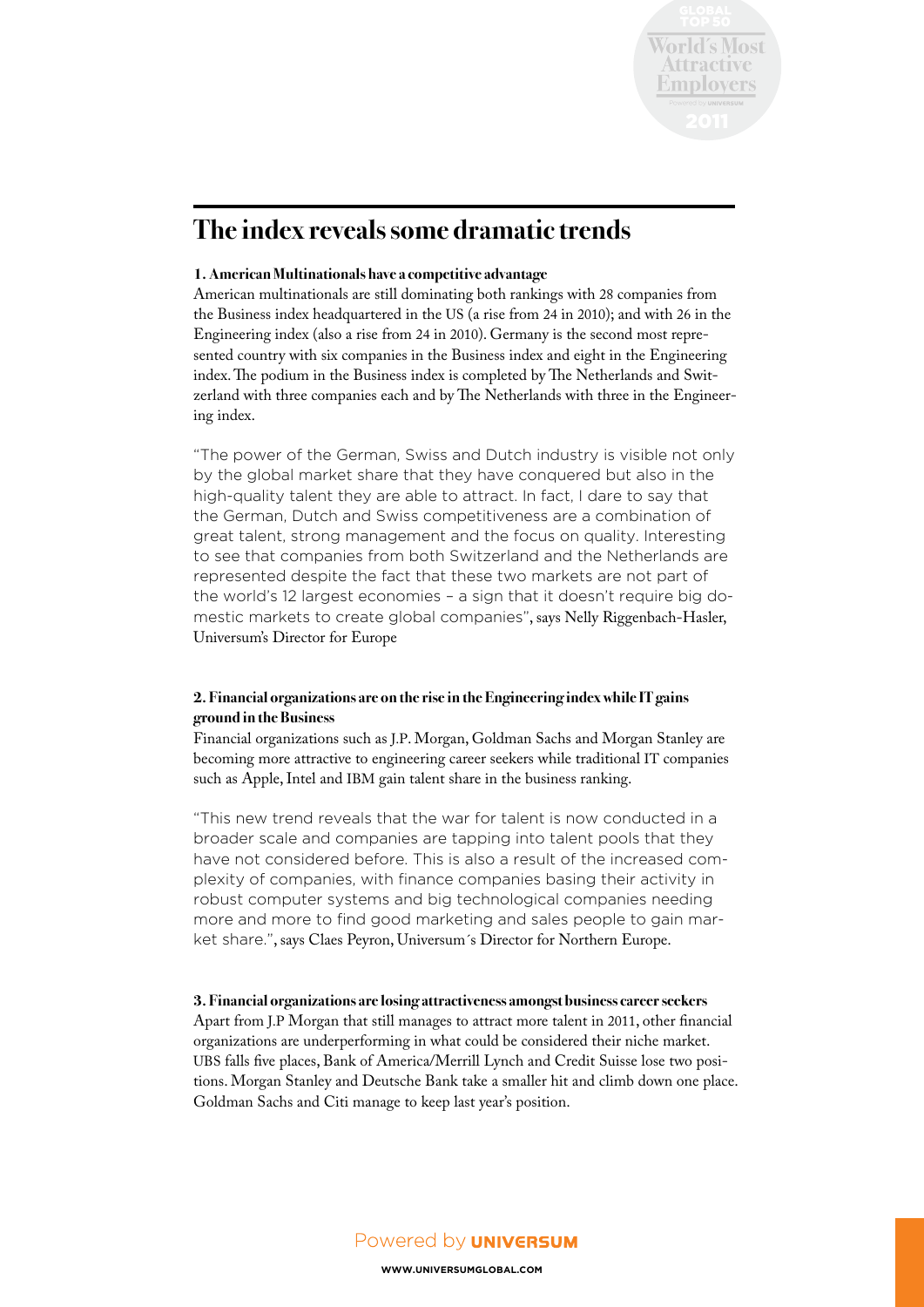

#### **4. Automotive rises in the Engineering index**

After some troubled years when it comes to financial performance, the automotive industry is gaining attraction amongst engineering career seekers with BMW, Volkswagen, Ford Motor Company, Toyota and General Motors securing places in the top 20. Daimler has performed outstandingly, climbing up the ladder an amazing 32 places compared to last year.

#### **5. The World of work/life balance and the "Me" brand**

For career seekers in both Business and Engineering the most attractive attribute a company can offer is work/life balance.

"There's a generational gap – while Baby boomers and the generation X were highly focused on working hard to achieve materials gains, generation Y is looking for a more balanced life while still wanting to achieve these gains. They seem to be aspiring for what their parents missed" says Cecilia Dahlström, Global Marketing Director at Universum.

Engineering career seekers are also looking for companies that offer a creative and dynamic work environment and, a sign of turbulent economic times, a secure employment. Business career seekers are looking for professional training and development and good prospects for high future earnings, "a clear sign of the 'Me' brand – career seekers want to develop themselves in a way that every day is another step in increasing their employability and prospects for a better and balanced career", adds Ms. Dahlström.

**"**

In a world where top performing employees are becoming a scarce commodity, finding the right people is critical for business success. At a time when low birth and death rates are significantly shifting world demographics, the dilemmas of the 21st century are not only 'Who will make up the workforce?', yet more importantly 'Who will own it?– Multinational corporations are increasingly aware of the current and future challenges of a shrinking workforce.

 To counter problems in securing their talent pipeline requires a talent attraction and employer branding strategy", advised Petter Nylander, Universum's CEO.

Powered by **UNIVERSUM** 

**www.universumglobal.com www.universumglobal.com**